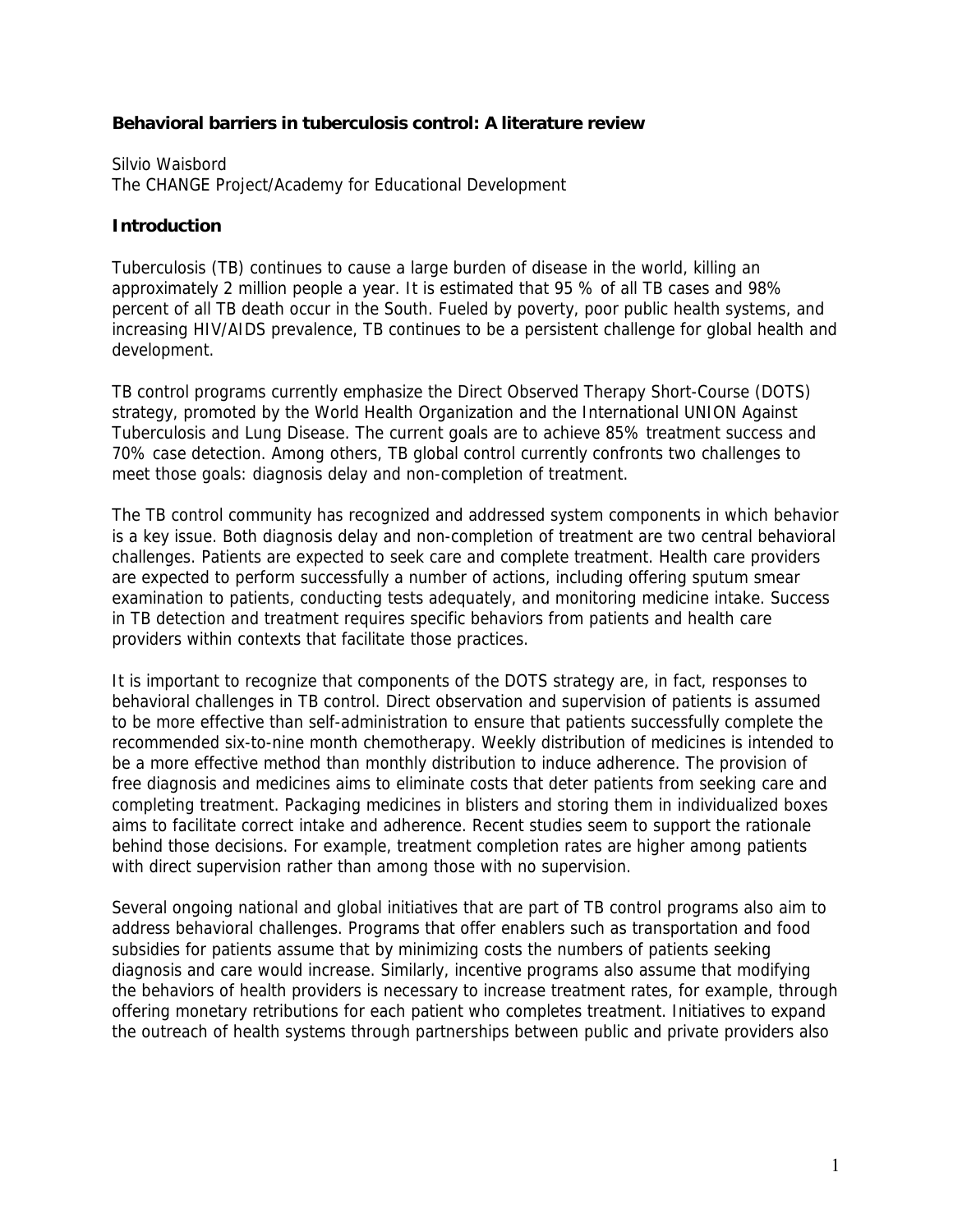address behavioral barriers (e.g. distance from health services, trust of health providers) that affect care-seeking and adherence.

# **Goal**

Given the importance of behavioral issue for TB control, this review summarizes what is currently known about behavioral barriers to cure in TB control programs. This assessment informs the Pathway of Ideal Behaviors, a tool to determine barriers that account for delays in diagnosis and completion of treatment.

# **Methodology**

A comprehensive search in MEDLINE was conducted using the following keywords: tuberculosis, behavior, care-seeking, treatment, adherence, and completion. The search included publications between 1985 and 2005 in English, Spanish, and French.

# **Findings**

Although it is difficult to draw generalizations applicable to different settings, available studies offer common findings that allow us to identify a set of factors that promote and deter ideal behaviors in TB control. Without exceptions, all studies analyze data from individual countries. No attempts to replicate findings from previous analyses or conduct cross-country studies to examine variations across health systems and cultures were found.

Research findings are presented in barriers for TB diagnosis and treatment.

### Diagnosis

Studies have identified several factors that account for patient delay and healthcare service delay. There is no conclusive evidence to settle the debate about whether the quality or underutilization of services accounts for a larger proportion of delay in case-finding. Instead, studies identify key factors that account separately for patient delay and healthcare service delay.

Numerous studies have found association between *patient delay* and knowledge, awareness, stigma, external constraints, and gender differences. When healthcare services fail to detect TB cases, case finding depends on voluntary presentation motivated by symptom recognition, as well as cultural and social influences.

The propensity to seek care depends on knowledge about and perceived risk of TB within reference groups (families, neighborhood) and communities at large. A number of studies have found a correlation between *knowledge* and delayed diagnosis. Knowledge includes the ability to recognize symptoms, identify causes and transmission routes, and familiarity with the availability of cure. Although the evidence doesn't conclusively suggest that knowledge independently determines care-seeking behavior, the correlation about knowledge and timing of diagnosis is well documented.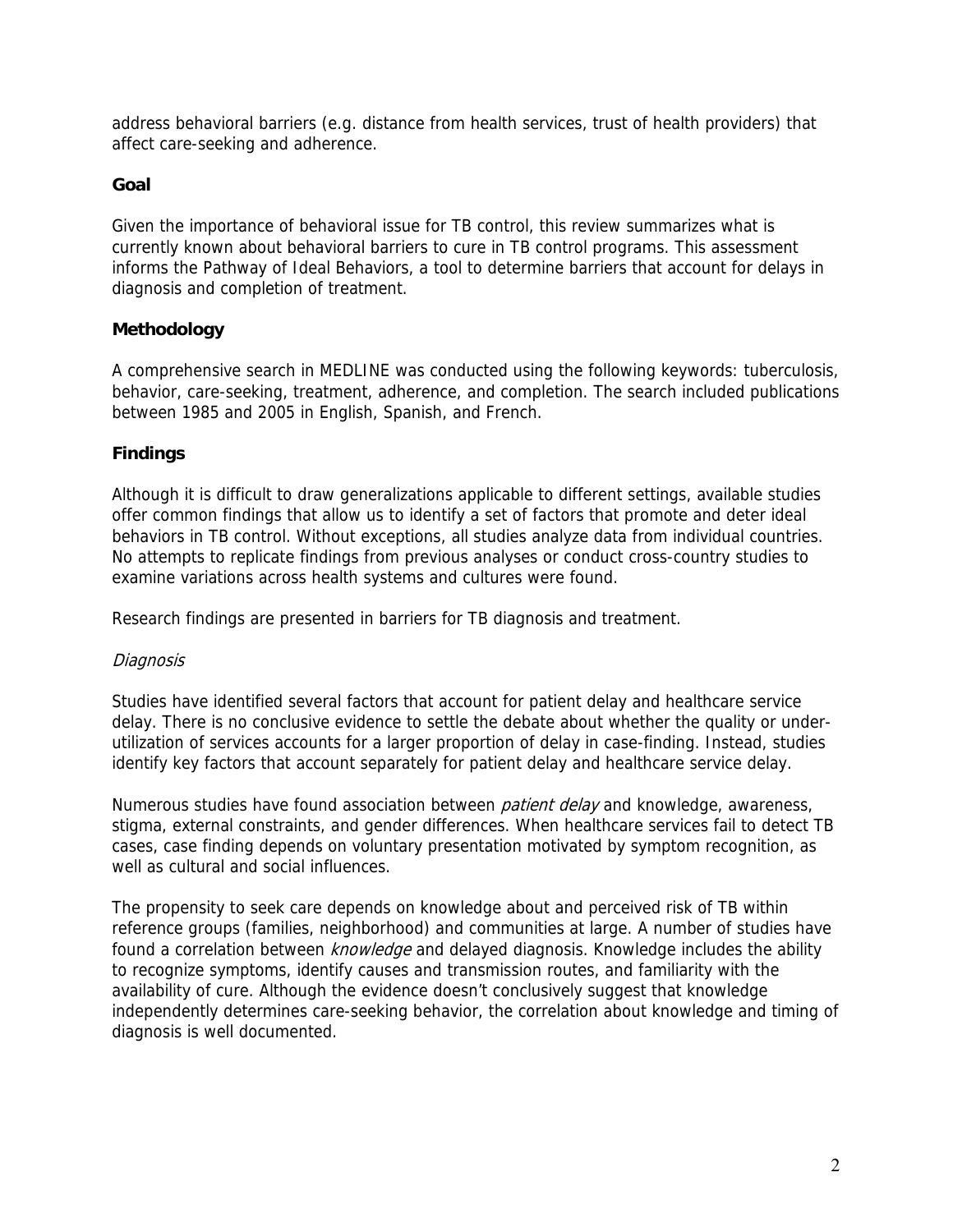As demonstrated in studies in Ethiopia, India, Mexico, Nigeria, Pakistan and Thailand, patients with low knowledge about symptoms are more likely to postpone care-seeking and get tested. Poor knowledge has been found among older and less educated people in Nepal, and marginalized groups with limited media access in Vietnam. Conversely, patients with higher educational levels are more likely to know symptoms and seek care earlier. A study in India, however, suggested that knowledge was not sufficient to prompt people to seek care, and that motivation was necessary, too.

Also, studies in Tanzania have found that, in some communities, patients with low knowledge are more likely to visit traditional healers and pharmacists rather than DOTS providers, thereby delaying diagnosis. Although the literature does not analyze the reasons, preference for non-DOTS providers cannot be assumed to be the result of low knowledge; rather, it seems to be a common care-seeking practice based on familiarity and trust with non-DOTS healthcare providers.

Studies have also reported that low *awareness* about the risk of TB symptoms is associated with delay in care-seeking. Patients with a higher perception about the severity of the disease are less likely to delay care-seeking and diagnosis. For example, a study in The Gambia found that patients with haemoptysis have shorter delays than patients with less severe symptoms.

Studies have also demonstrated a robust association between external constraints and patient delay. Distance from DOTS clinics (e.g. rural areas in The Gambia, Tanzania, Zambia) accounts for longer delay. Transportation costs (which are associated with distance between residence and DOTS clinics) also account for variations in timing of diagnosis in Zambia. Studies have found that other costs and financial difficulties more broadly also account for delay in China. Patients are more likely to delay diagnosis when they need to borrow money to get to healthcare services, lose daily income to attend DOTS clinics, and lack health insurance.

Also, studies demonstrate that stigma deters people from seeking care and diagnosis. TB stigma is not new. A well-documented literature has shown why and how TB has been highly stigmatized throughout history. Whilst the stigma of TB as "a disease of the poor" persists, more recently, HIV/AIDS stigma affects TB patients, particularly in communities where HIV/AIDS is prevalent as shown in studies in Ethiopia, Pakistan, and Thailand. TB patients suffer from double stigma.

TB stigma has been widely reported. Stigma is perpetrated and reinforced by health staff, family, neighbors, and other groups. Patients postpone seeking care due to fears of finding out their HIV status, and suffering stigmatization and social rejection as a consequence of their HIV and TB status becoming known. In some cases, even attending DOTS clinics to get diagnosed is stigmatized. If uncertainty about HIV status deters people from seeking diagnosis, knowledge of HIV status seems to be negatively associated with delay. A study in Thailand found that patients who are HIV positive have the shortest delay for TB diagnosis. The authors speculated that patients are more willing to seek care after they know their HIV status.

Studies have reported that women bear the highest burden of stigmatizing behaviors. In some communities, female TB patients and women who are suspected to have active TB are likely to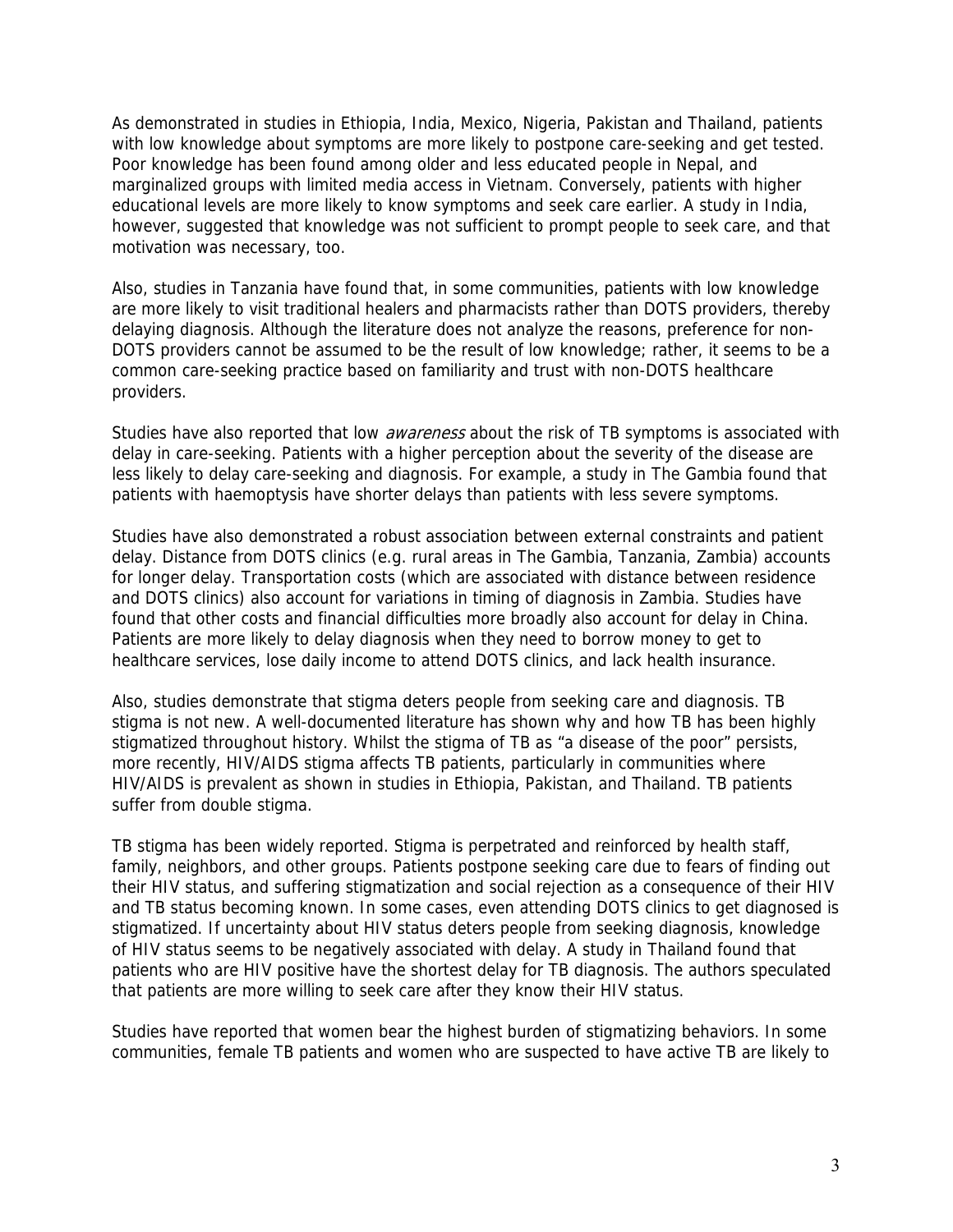be forced to get divorced, send back to their parents' homes, and have fewer chances of getting married. In Bangladesh and Vietnam, studies show that fear of social isolation from family or community is a key factor contributing to delay among women. Stigma is suspected to be a contributing cause to why females are more likely to postpone diagnosis, are offered sputum tests less frequently, and feel more inhibited than men to discuss TB with their family.

The difference impact of stigma on men and women is only one dimension of significant gender differences in patient delay. Studies have documented that women have longer delays in Nepal and Sudan, and that women are offered sputum tests less frequently than men. The fact that, in some communities, women need to be accompanied to DOTS clinics also accounts for longer female delay.

Other studies have documented that gender differences in care-seeking behaviors explain delay differences between men and women. Men postpone care-seeking longer than women. Reasons for longer delay among males include fear of individual costs of diagnosis and treatment as documented in studies in India and Vietnam. Also, men are more likely to neglect symptoms longer until serious and then to public health services. Women, instead, are more likely than men to seek care immediately after symptoms. However, as studies in China and India have shown, women tend to self-medicate and/or choose private practitioners as the first point of contact after deciding to seek care.

Health provider delay is associated with several factors. Studies in South Africa and Vietnam have found that the inability of health services to screen patients in first contacts contributes to delayed diagnosis. Poor interpersonal communication and inadequate attitudes of health providers coupled with the lack of attention and support to patients account for delay in several countries.

### **Treatment**

The literature identifies specific groups as likely treatment defaulters. A study in Ethiopia concluded that men have twice the risk of treatment default than females. Also, the most excluded sectors of society are more likely to interrupt treatment such as migrants, undocumented workers, the unemployed, the homeless, the mentally ill, and drug addicts in the United States and Western Europe. In developing countries, rural, older and less educated people are more likely to default.

One of main reasons for treatment default is knowledge. Studies in India, Swaziland, Thailand and Zambia indicate that poor knowledge about the length of treatment predicts default behavior. Most defaulting patients interrupt treatment soon after they feel better and/or around two months after initiating chemotherapy. For example, findings from India suggest that patients' misconception of well-being with cure leads to default. Also, patients who did not know about potential side effects of medicines were more likely to default.

A study in India showed that key differences among compliers and non-compliers included motivation, perceived severity of disease, and self efficacy. That is, those who are more motivated, have a higher perception of risk, and feel more confident about their ability to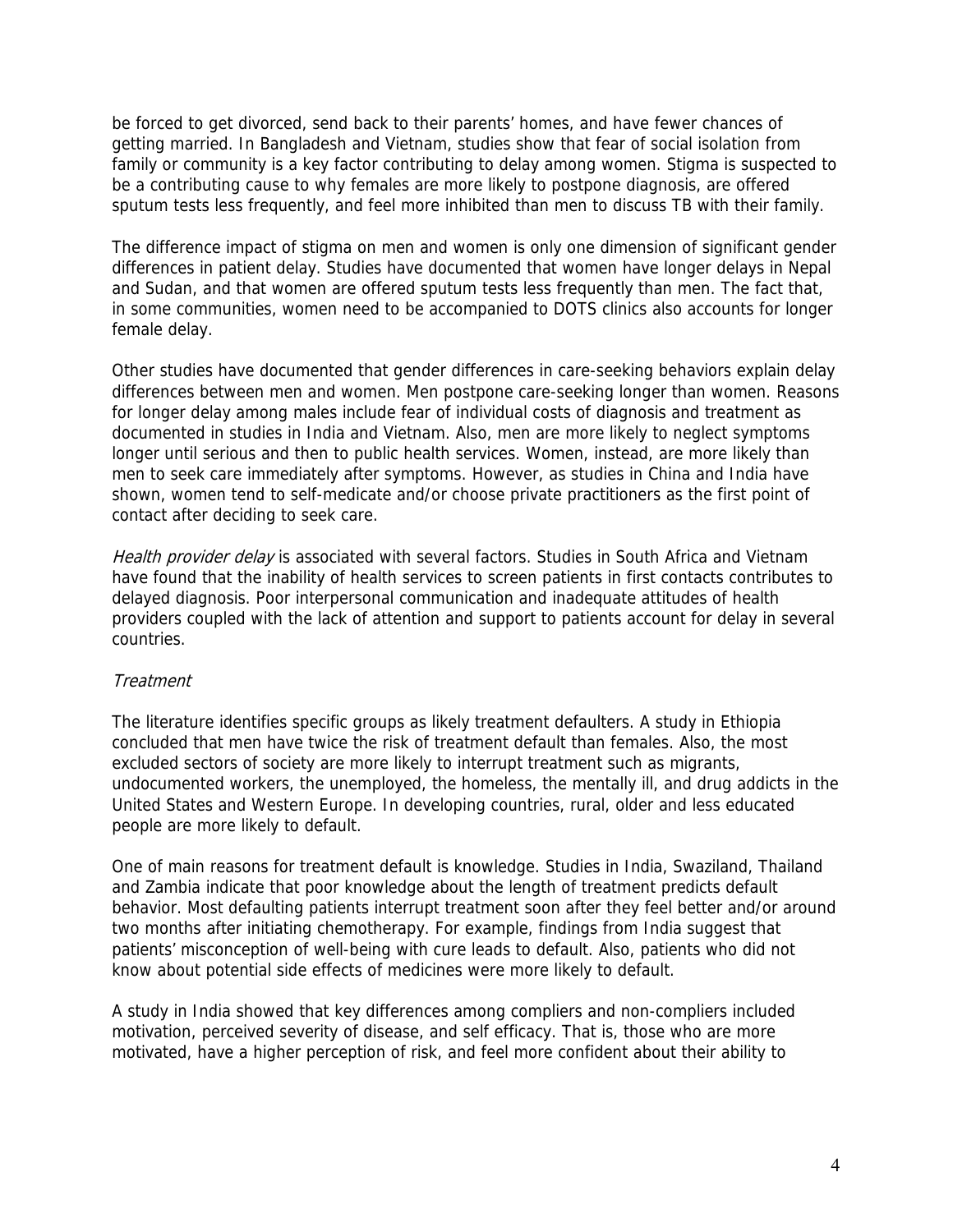complete treatment are less likely to default. Similar findings were found in a study in Thailand where compliance was more likely among patients with good knowledge, who perceive their illness to be more serious, and believe that treatment will alleviate the condition.

Stigma does not seem to affect treatment adherence as strongly as diagnosis delay. Only a few studies report that stigma contributes to poor adherence, particularly in the early weeks/months of the treatment.

External constraints are also predictors of adherence. A study in Ethiopia found that default is higher among patients who need travel longer distances to health center and pay for consultation. In Thailand, findings suggest that patients who cannot cope with the economic costs associated with treatment adherence (e.g. paying for transportation to go to clinics) are more likely to default. Besides poor knowledge, poverty largely accounts for default in Zambia: patients lack means to travel to the hospital and pay for consultation coupled with lost income for clinic attendance.

Another important finding is that the quality of healthcare provider-patient interaction accounts for variations in treatment adherence. One study in South Africa has shown that the quality of the health practitioner-patient interaction coupled with correct causative belief were more strongly associated with compliance behavior whereas knowledge, onset of TB, sociodemographic variables, health care seeking, and health beliefs were not associated. Research in Ghana and South Africa concluded that regular visits by liaison staff and voluntary workers improved compliance.

Other studies report a variety of systemic problems as the main causes for low case-finding and treatment default in Nepal.

### **Conclusions**

The literature review confirms what current rates for TB diagnosis and treatment completion demonstrate: TB control programs do a better job holding rather than finding cases. Although both are pressing tasks, bringing people in to get diagnosed seems a more formidable challenge than ensuring that patients get and complete treatment once they are in the health system. As long as monitoring and supervision are adequate, the majority of patients are likely to complete treatment. Certainly, both diagnosis and treatment effectiveness require that the infrastructure of TB control programs had a minimally acceptable functioning. That is, drug supply is reliable and sustainable, laboratory facilities are available and sufficiently equipped to perform tests, monitoring systems are in place, and human capacity for different tasks (e.g. supervision, laboratory work) is adequate.

Although poor TB knowledge is a good predictor of care-seeking behavior in general, other factors seem equally important to explain patient delay. Low awareness, low individual and social risk perception, high stigma, and external constraints (e.g. distance, transportation, economic limitations) account for delayed care-seeking and diagnosis. Also, conventional careseeking behaviors (e.g. consulting traditional healers, pharmacists, and other private providers) also explain delay, particularly among women. Gender differences are crucial to understand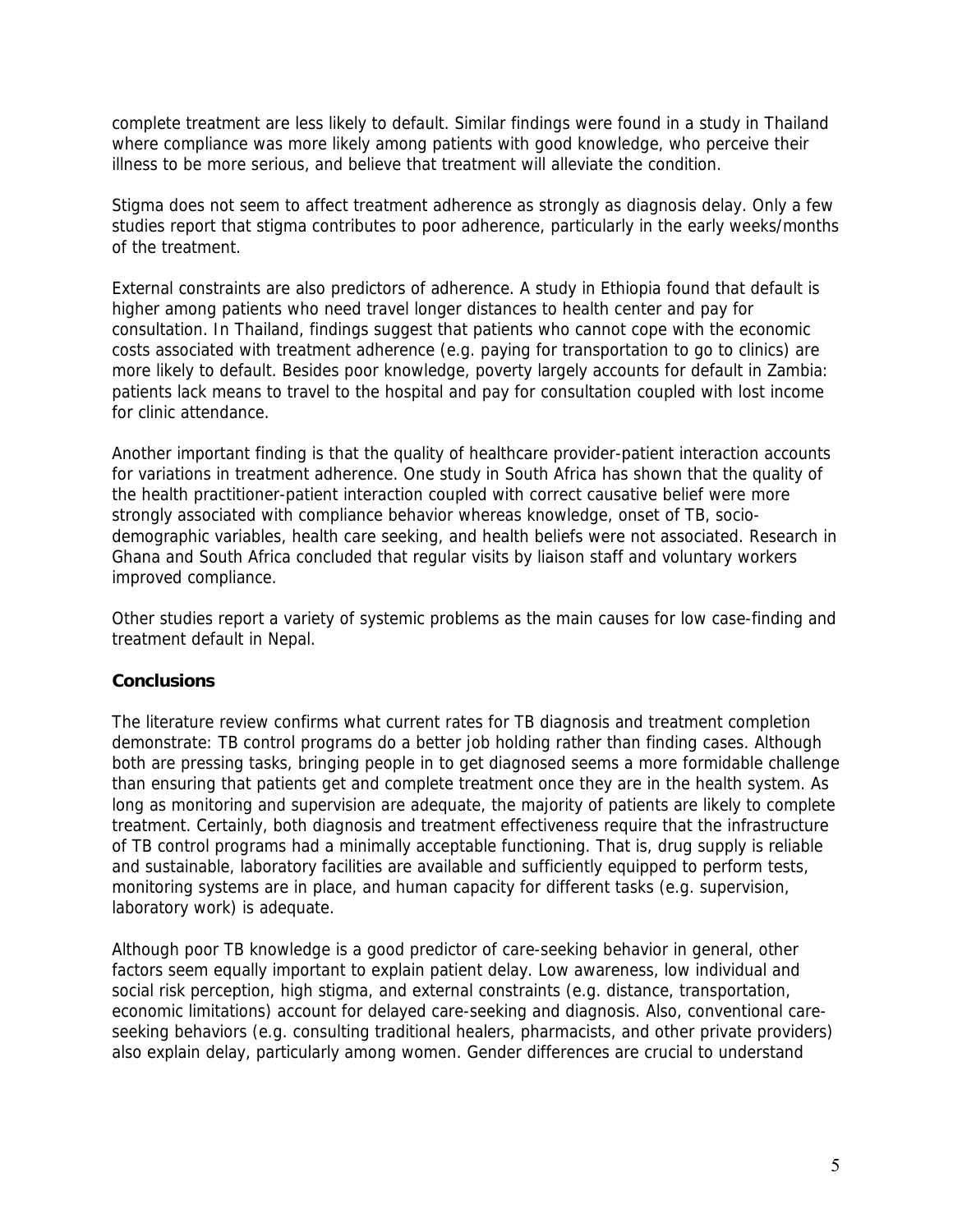diagnostic delay. Females in poor communities in developing countries are more likely to be less educated, be stigmatized for seeking TB care, and suffer more from external constraints.

Because only a few studies have actually correlated those variables, it is impossible to reach conclusions with general validity. Many factors that predict delay seem to be mutually associated. It is impossible to single out one factor that, regardless of other conditions, explains diagnosis delay and treatment default. Moreover, even multivariate analyses that offer an explanation for TB detection and treatment adherence in one community, do not provide conclusive results that are applicable to different settings. Although the literature has plenty of case studies with individual findings that can be tested, the dearth of comparative studies does not allow us to draw general conclusions.

The inability of health systems to screen people before they develop active TB largely accounts for system delay. From the studies reviewed, a number of factors account for why health systems miss patients. The lack of diagnostic tools in health clinics, bad implementation, overall under-utilization of health care services, and oversight by healthcare providers (due to insufficient knowledge and neglect) are plausible explanations. Once people come in contact with health clinics, then, the poor quality of services explains why a large number of patients are not diagnosed. Problems with the quality of services range from poor interpersonal communication of healthcare providers to infrastructural deficits.

Treatment default is associated with incorrect knowledge about length of treatment among patients, external constraints (basically, monetary difficulties to afford costs required to attend clinics), and the quality of health services (mainly, weak monitoring and poor communication from health providers). Research on adherence to TB treatment largely confirms what the general literature on adherence to medical regimens already suggests: social support and low physical and social barriers are key conditions to increase the likelihood of completing treatment.

In summary, the literature suggests that a range of socio-cultural and communicationeducational factors influence patient care-seeking adherence behavior such as gender, urban/rural residence, care-seeking practices, knowledge about TB care and cure, and socioeconomic factors. Likewise, factors related to health care system (e.g. poor training and supervision of health community workers, lack of flexibility for treatment supervisors, inadequate supplies for treatment centers, centralized treatment delivery) also account for problems in case-finding and treatment default. All these factors must be taken into account in the design of interventions to improve case finding and patient adherence to treatment.

#### Lessons for behavior change and communication interventions

One of key lessons to be drawn is that behavioral assessments of factors that cause diagnosis delay and poor treatment adherence are needed to plan behavior change and communication (BCC) programs. Although we have solid evidence showing that a small number of variables affect behavior, studies demonstrate the different relative weight of many variables. Consequently, cookie-cutter approaches that ignore or underestimate how different factors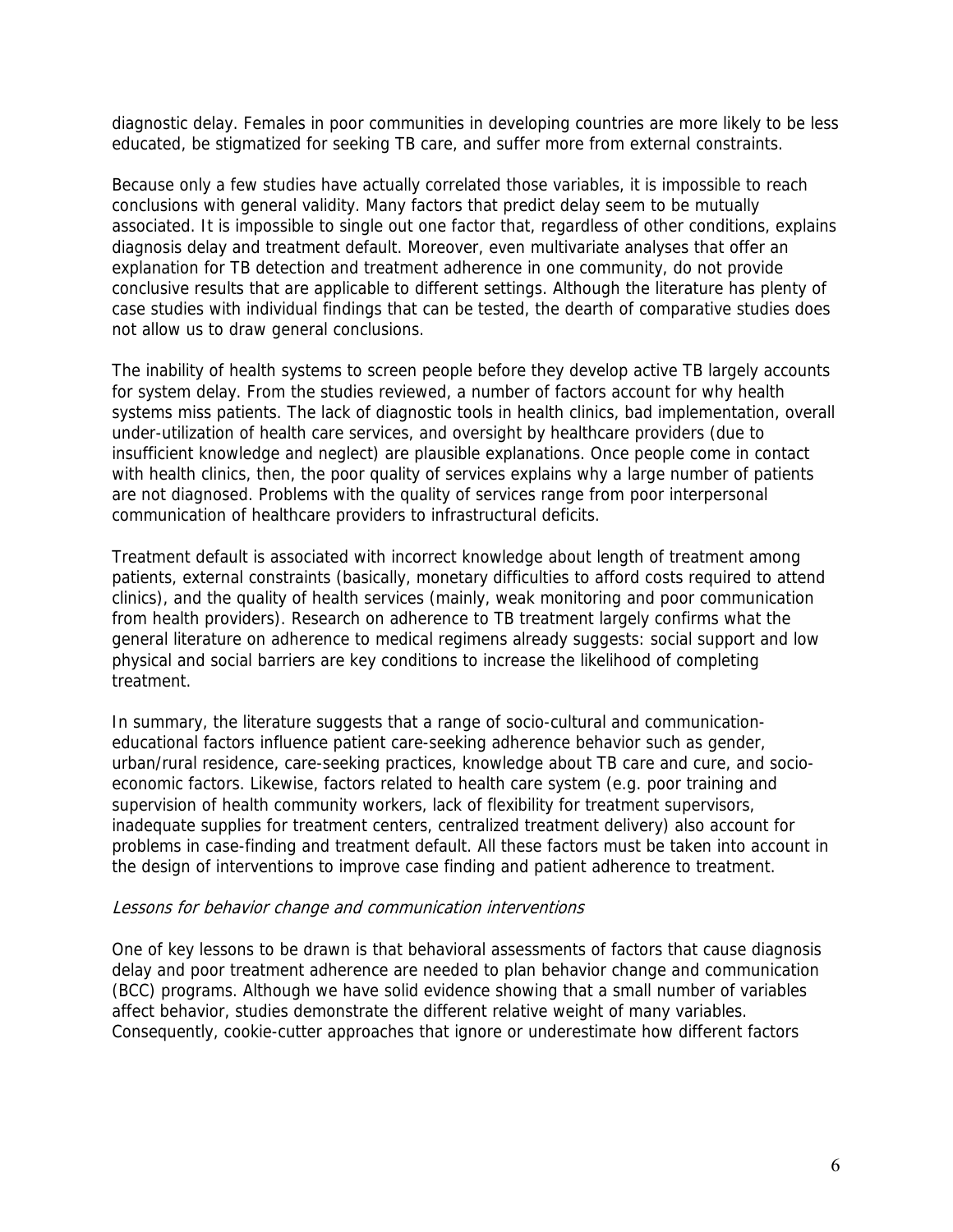affect care-seeking and adherence seem inappropriate to address multi-causal behavioral challenges.

Another lesson is that conventional communication programs that aim to increase knowledge may have impact as long as other behavioral barriers are low. Thanks to interpersonal and mediated communication activities, patients may be equipped with more information to recognize symptoms, know routes of contagion, and be aware that TB care and cure is available. However, better knowledge per se would not necessarily prompt them to seek care or complete treatment. Stigma, low risk perception, and economic and physical difficulties may continue to delay care-seeking and cause default.

The literature also suggests that BCC programs need to prioritize gender, stigma and other socio-cultural issues (e.g. care-seeking practices, medical beliefs). Many studies provide evidence that TB patients suffer from social exclusion and discrimination, and that TB is a highly stigmatized disease, particularly in communities with high HIV/AIDS. Women, particularly, confront severe difficulties: stigma, low education, and local care-seeking practices largely account for longer delays in getting diagnosed at DOTS clinics. Socio-cultural factors also partially account for the persistent difficulties of TB control programs to reach migrant populations in both developed and developing countries.

### Cough to Cure Pathway:

As the result of this literature review, it becomes clear that successful tuberculosis control requires specific behaviors from patients and health providers as well as a conducive environment that facilitates those behaviors. Understanding patients' behaviors is fundamental to design interventions to strengthen tuberculosis control programs, including communication interventions. Communication interventions need to identify key problems, reasons, and intended audiences. To assist in identifying these barriers it is useful to then map out along a preferred behavior continuum from the first sign of symptoms (cough) to treatment completion (cure). Using the results of this review, the following chart maps the identified behavioral and societal barriers along a preferred behavioral continuum.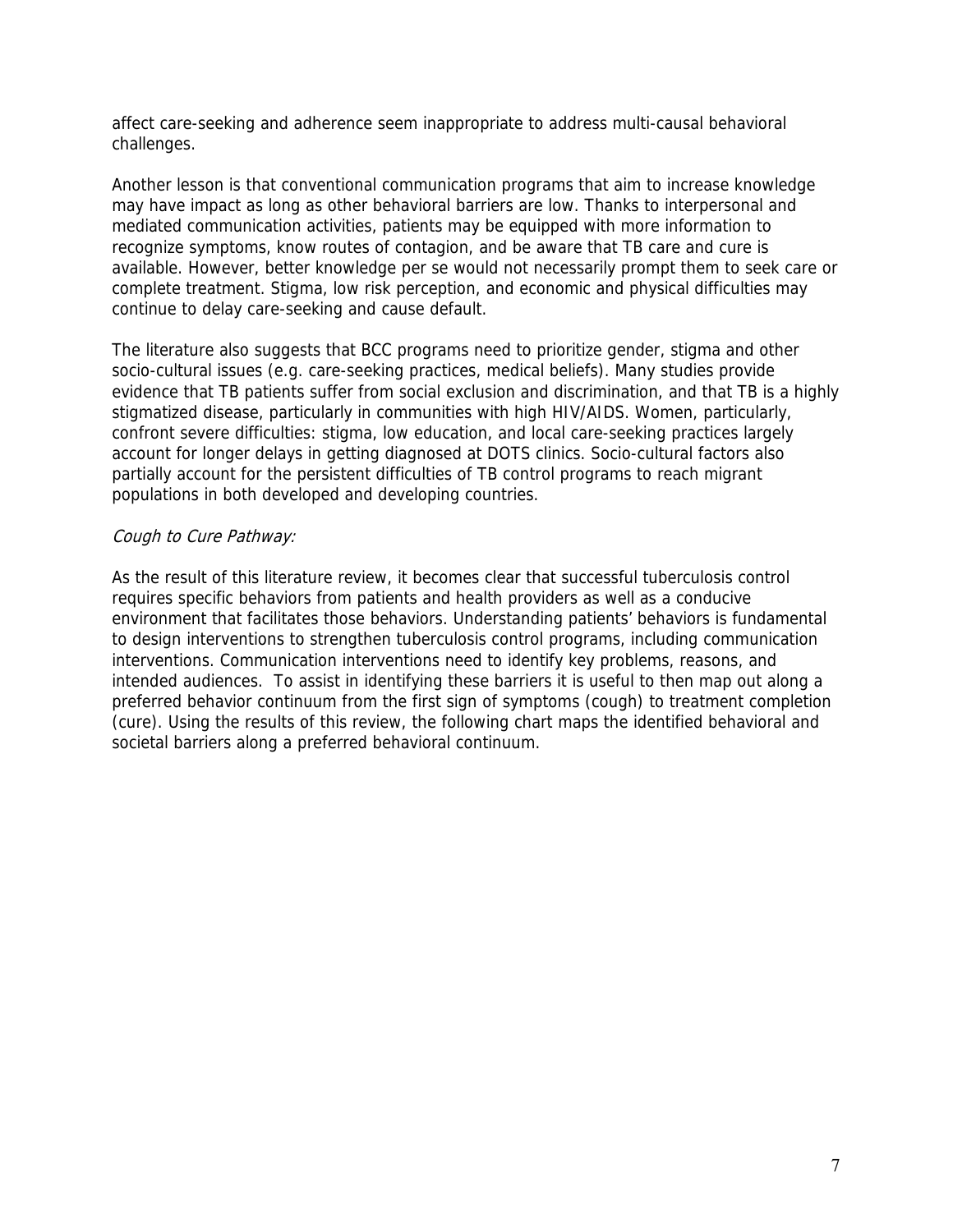

From Cough to Cure: A Path of Ideal Behaviors in Tuberculosis Control

# Application

In applying this pathway, communication programs in support of TB could use the path of ideal behaviors as a diagnostic and planning tool to identify barriers that make ideal behaviors difficult. Barriers exist at three levels:

- Individuals may lack knowledge, have care-seeking preferences and expectations as well as attitudes about health services that result in delay or in their going to providers or facilities that don't provide adequate care, or they may not perceive the risk of inadequately treating a cough.
- Groups including families, neighbors, communities, and local organizations) may have attitudes and opinions that influence individual decisions and behaviors by affecting stigma, social norms, and risk perception.
- System characteristics, including time, cost, and distance to DOTS facility, the availability of diagnostic tools and medicines, health providers' knowledge and interpersonal communication skills, insufficient human resources, weak monitoring may affect program success.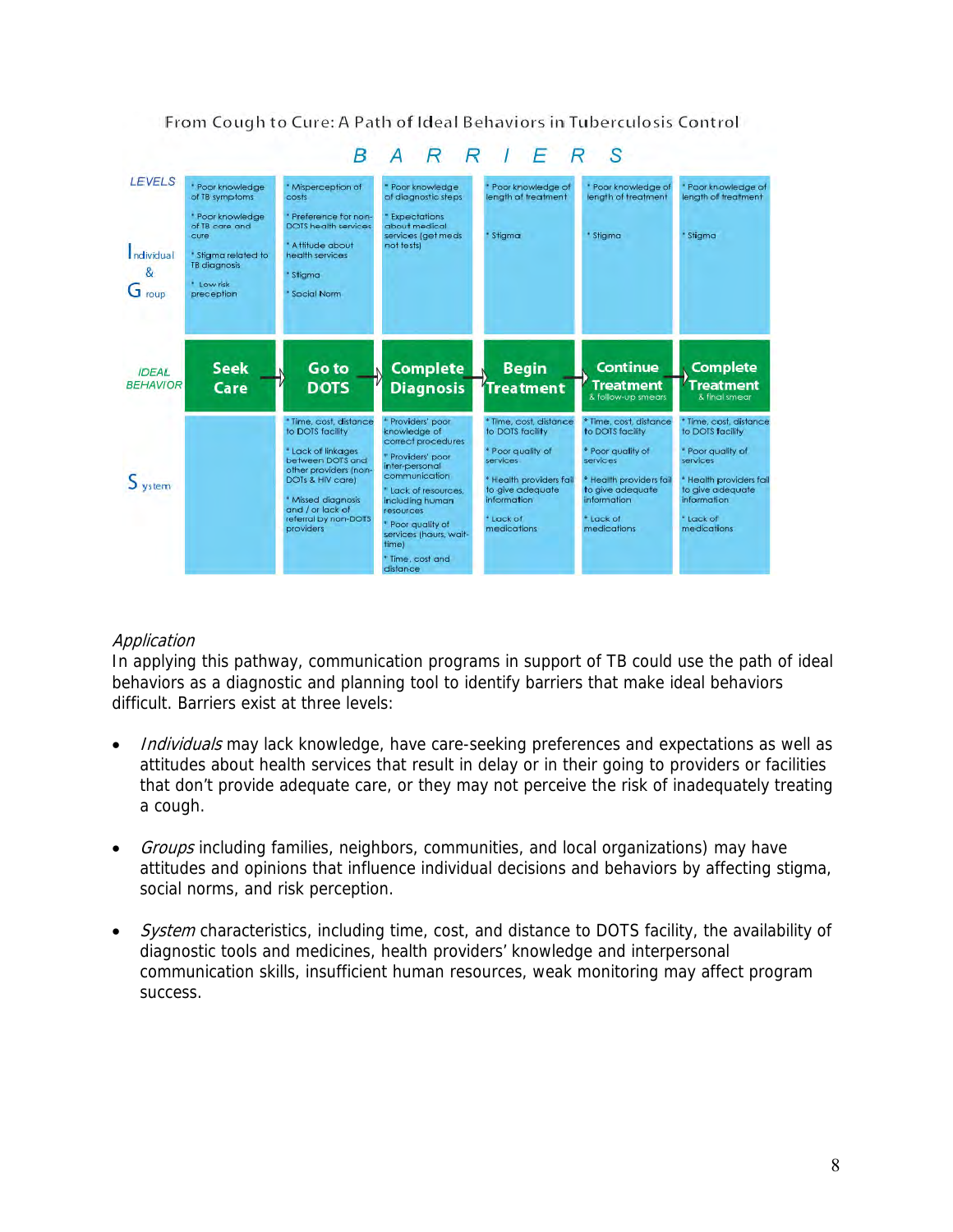To use the path and design appropriate behavior chance communication interventions, four set of questions need to be asked:

| Questions<br>1. Where is the greatest                                  | Example of application:<br>How many people fail to seek care at any provider within a                                                                                                                                                                        |
|------------------------------------------------------------------------|--------------------------------------------------------------------------------------------------------------------------------------------------------------------------------------------------------------------------------------------------------------|
| dropout?                                                               | short time of developing a chronic cough?                                                                                                                                                                                                                    |
|                                                                        | How many go to a private provider but never get to a DOTS<br>provider?                                                                                                                                                                                       |
|                                                                        | Is this more or less than the number of people who fail to<br>persist with treatment after they have started it?                                                                                                                                             |
| 2. What are the reasons for                                            | (If the greatest drop-out occurs at step 2, going to a DOTS                                                                                                                                                                                                  |
| the greatest drop-out?                                                 | provider) examine access, referral by non-DOTS providers,<br>stigma                                                                                                                                                                                          |
| 3. What barrier(s) need to be<br>addressed                             | Is access a bigger problem than non-referral?                                                                                                                                                                                                                |
| 4. What interventions will best<br>address the selected<br>barrier(s)? | (If access is a problem, possible solutions include transport)<br>subsidies, increasing the hours DOTS providers are open,<br>increasing the number of DOTS providers, emphasizing the<br>importance of community support for people undergoing<br>treatment |
|                                                                        | Which of these interventions are a) feasible given program<br>funding and expertise; b) likely to be effective within the short<br>to medium term; c) sustainable?                                                                                           |

In going forward, communication programs in support of TB control need to think beyond the prevailing "information/knowledge" paradigm that typically reduces patient delay and default to poor information. A wider perspective is needed to understand how they can contribute to minimizing behavioral barriers to improve case-finding and treatment adherence rates, particularly among at-risk populations.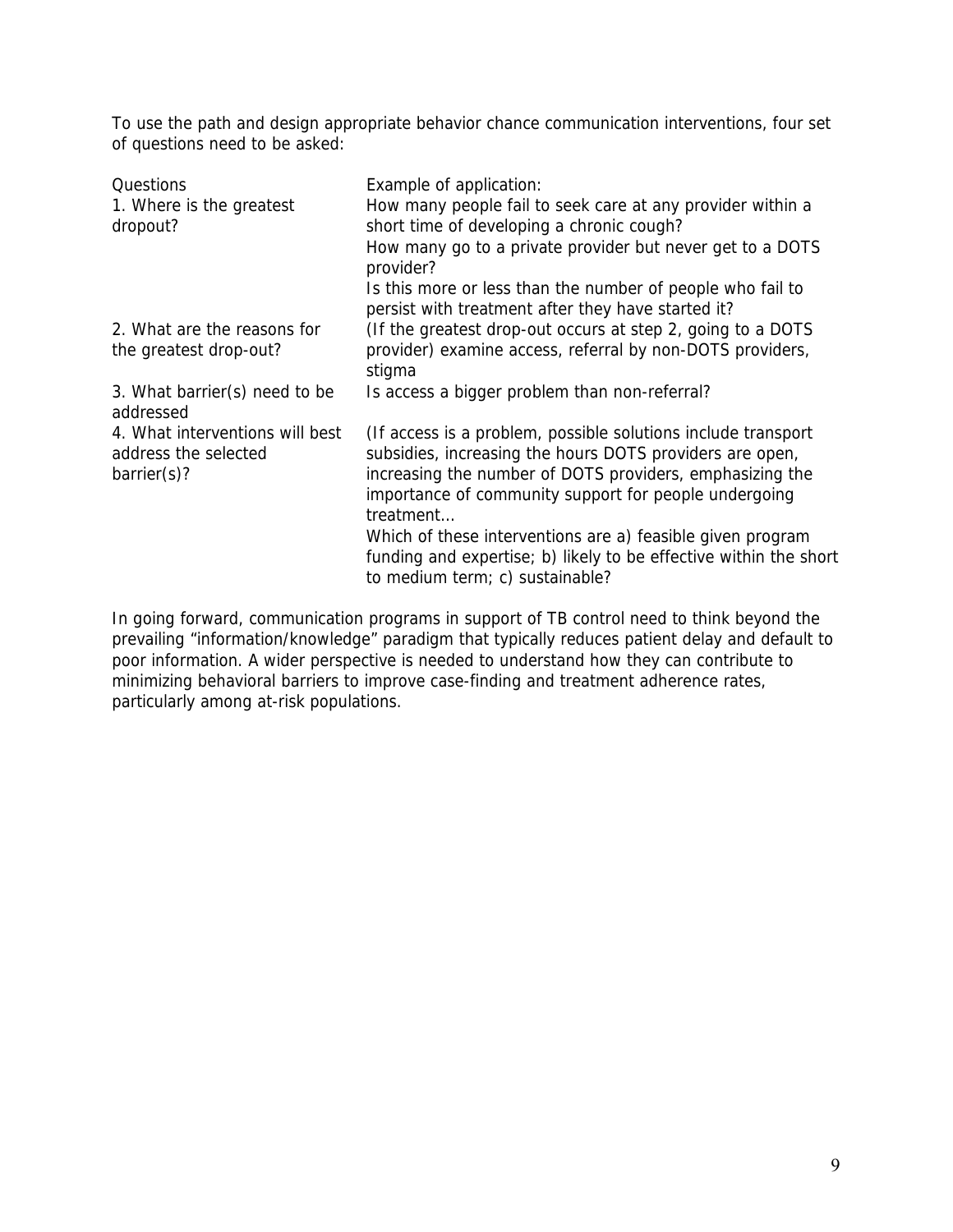### **Bibliography**

Ahsan G et al. 2004. Gender difference in treatment seeking behaviors of tuberculosis cases in rural communities of Bangladesh. Southeast Asian Journal of Tropical Medicine and Public Health 35(1):126-35.

Akkslip S. et al. 1999. Direct observation of tuberculosis treatment by supervised family members in Yasothorn Province, Thailand. International Journal of Tuberculosis and Lung Disease 3 (12):1061-1065.

Ali S. S et al. Tuberculosis: do we know enough? A study of patients and their families in an out-patient hospital setting in Karachi, Pakistan. *International Journal of Tuberculosis and Lung* Disease 7 (11):1052-1058.

Alvarez Gordillo GC et al. 2001. Seeking tuberculosis care in Chiapas, Mexico. Revista Panamericana de Salud Pública 9 (5): 285-293.

Anibarro L. et al. 2004. Social risk factors for noncompliance with tuberculosis treatment in Pontevedra, Spain. Gaceta Sanitaria 18(1):38-44

Aoki M. et al. 1985 Studies on factors influencing patient's, doctor's and total delay of tuberculosis case-detection in Japan. 3-4, 128-130.

Asch, S. et al. 1998. Why do symptomatic patients delay obtaining care for tuberculosis? American Journal of Respiratory Critical Care Medicine 157: 1244-8.

Atre S.R. et al. 2004. Cultural concepts of tuberculosis and gender among the general population without tuberculosis in rural Maharashtra, India. Tropical Medicine and International Health 9(11):1228-38.

Auer, C. et al. 2000. Health seeking and perceived causes of tuberculosis among patients in Manila, the Philippines. Tropical Medicine and International Health, 5 (9) 656.

Balasubramanian V.N. et al.. 2000. DOT or not? Direct observation of anti-tuberculosis treatment and patient outcomes, Kerala State, India. International Journal of Tuberculosis and Lung Disease May 4(5):409-13.

Balasubramanian, R. et al, 2004. Gender disparities in tuberculosis: report from a rural dots programme in south India, International Journal of Tuberculosis and Lung Disease, 8 (3): 323- 332.

Barnhoorn, F. & Driaanse H. 1992. In search of factors responsible for noncompliance among tuberculosis patients in Wardha district, India. Social Science and Medicine 34, 291-306.

Beith, A. et al., Can incentives and enablers improve the performance of tuberculosis control programs?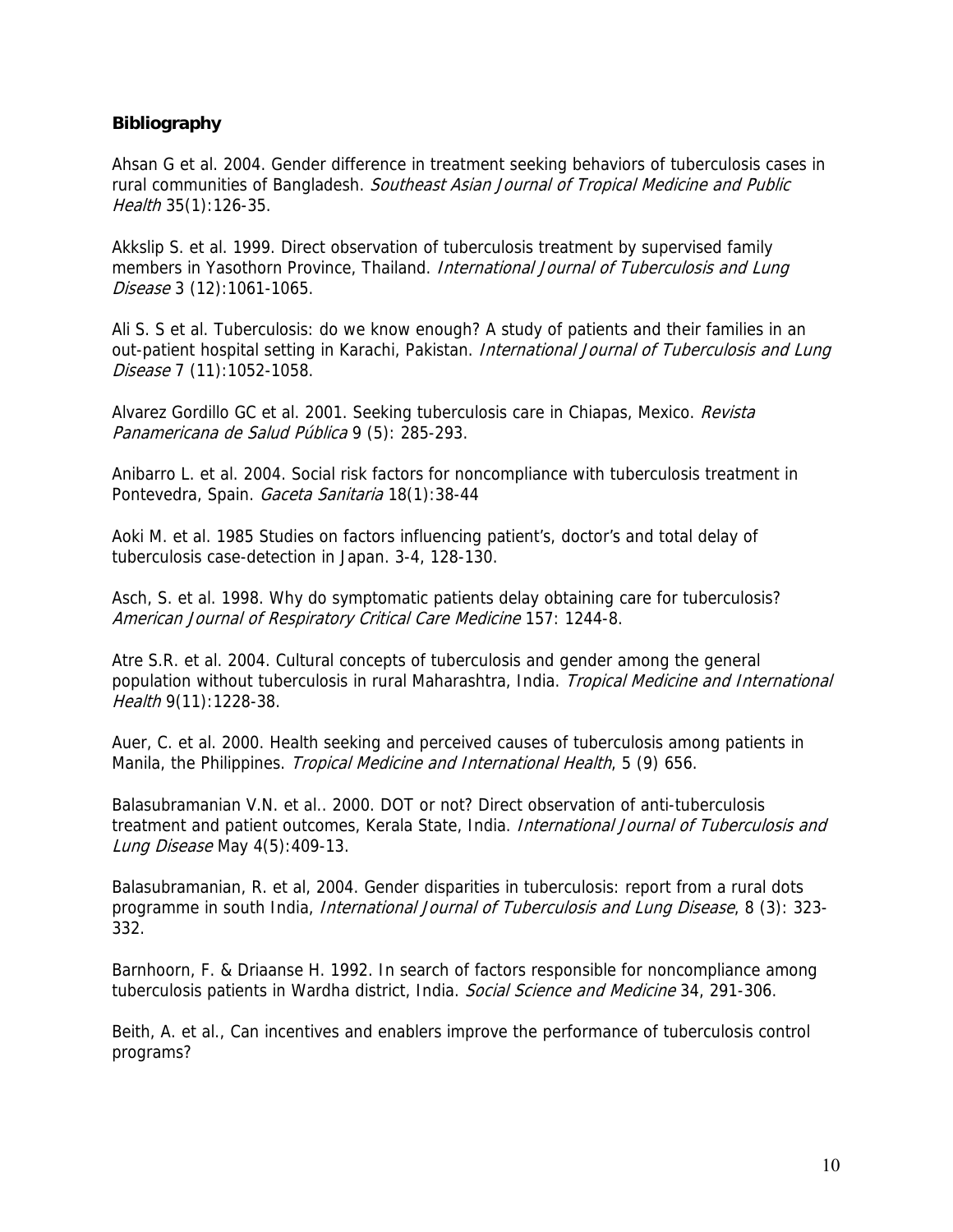Bennstam A.L. et al. 2004. Perception of tuberculosis in the Democratic Republic of Congo: Wali ya nkumu in the Mai Ndombe district. *Qualitative Health Research* 14 (3): 299-312.

Caprara, A. 2000. Cultural meanings of tuberculosis in Aceh Province, Sumatra. Medical Anthropologist 19(1):65-89.

Crampin A. C. et al. 2004. Tuberculosis and gender: Exploring the patterns in a case control study in Malawi, 8 (2): 194-203.

Demissie, M. et al. 2002. Patient and health service delay in diagnosis of pulmonary tuberculosis in Ethiopia. MBC Public Health 25 (2)1: 23.

Demissie, M. et al. 2003. Community tuberculosis care through TB clubs in rural north Ethiopia, Social Science and Medicine 56 (10): 2009-2018.

Diez, M. et al. 2004. Determinants of patient delay among tuberculosis cases in Spain. European Journal of Public Health 14 (2): 151-155.

Eastwood, S. V. & Hill, P.C. 2004. A gender-focused qualitative study of barriers to accessing tuberculosis treatment in The Gambia, West Africa, International Journal of Tuberculosis and Lung Disease

rural district of South Africa. International Journal of Tuberculosis and Lung Disease Edginton, M.E. et al. 2002. Patients' beliefs: do they affect tuberculosis control? A study in a 6(12):1075-82.

Enwuru, C.A. et al. 2002. Care-seeking behavioral patterns, awareness and diagnostic process in patients with smear- and culture-positive pulmonary tuberculosis in Lagos, Nigeria. Transactions of the Royal Society of Tropical Medicine and Hygiene 96 (6): 614-6.

Gelaw, M.et al. 2001. Attitude and social consequences of tuberculosis in Addis Ababa, Ethiopia, East African Medical Journal 78 (7): 382-8.

Godfrey-Fausett, P. et al. 2002. Why do patients with a cough delay seeking care at Lusaka urban health centers? A health systems research approach.

Grange J.M. & Festenstein F. 1993. The human dimension of tuberculosis control, Tubercle and lung disease. International Journal of Tuberculosis and Lung Disease 74.

countries: insights from a qualitative study in The Gambia. Transactions of the Royal Society of Harper, M. Et al. 2003. Identifying the determinants of tuberculosis control in resource-poor Tropical Medicine and Hygiene 97(5):506-10

tuberculosis medication, Tropical doctor 22, 161-163. Hill, J.P. & Ramachandran, G. 1992. A simple scheme to improve compliance in patients taking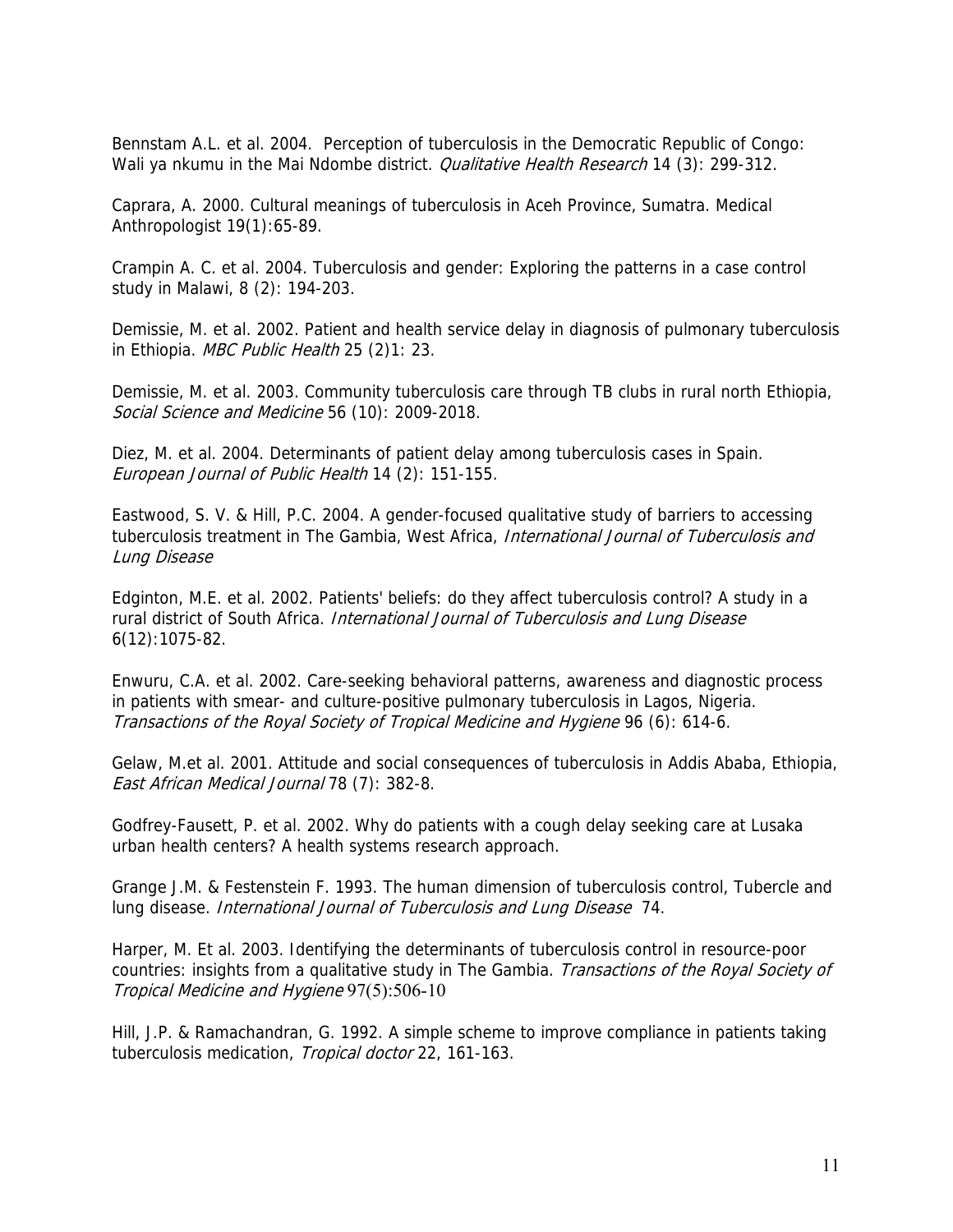Hoa N.P. et al. 2004. Knowledge about tuberculosis and its treatment among new pulmonary TB patients in the north and central regions of Vietnam, International Journal of Tuberculosis and Lung Disease 8 (5): 603-608.

Homedes, N. & Ugalde, A.1993. Patients' compliance with medical treatment in the Third World: What do we know? Health Policy and Planning 8 (4): 291-314.

Jaiswal A. et al. Adherence to tuberculosis treatment: lessons form the urban setting of Delhi, India. Tropical Medicine and International Health, 8 (7) 625-633.

Johansson E. et al. 2000. Gender and tuberculosis control: perspectives on health seeking behavior among men and women in Vietnam.

Kamolratankul P. et al. 1999. Economic impact of tuberculosis at the household level, 3 596- 602.

Karyadi, E. et al. 2002. Social aspects of patients with pulmonary tuberculosis in Indonesia Southeast Asian Journal of Tropical Medicine and Public Health 33(2):338-45

Khan A. et al. 2000. Tuberculosis in Pakistan: socio-cultural constraints and opportunities in treatment. Social Science and Medicine 50(2):247-54.

Lewis K. E. et al. 2003. Delay in starting treatment for tuberculosis in East London, Communicable Disease Public Health 6 (2) 133-8.

Liefooghe, R. et al. 1997. From their own perspective: A Kenyan community's perceptions of tuberculosis. Tropical Medicine and International Health 2 (8): 80-

Lienhardt, C. et al. 2001. Factors affecting time delay to treatment in a tuberculosis control programme in a Sub-Saharan African country: The experience of the Gambia, International Journal of Tuberculosis and Lung Disease 5 (3) 233-9.

Long N.H. et al. 1999. Different tuberculosis in men and women: beliefs from focus groups in Vietnam. Social Science and Medicine 49(6):815-22

Lonnroth, K. et al. 1999. Delay and discontinuity: a survey of tb patients' search of a diagnosis in a diversified health care system, International Journal of Tuberculosis and Lung Disease 3 (11): 992-1000.

Mathema B. et al. 2001. Tuberculosis treatment in Nepal: a rapid assessment of government centers using different types of patient supervision. International Journal of Tuberculosis and Lung Disease 5 (10): 912-9.

Menzies, R et al. 1993. Factors associated with compliance in treatment of tuberculosis, International Journal of Tuberculosis and Lung Disease 74, 32-37.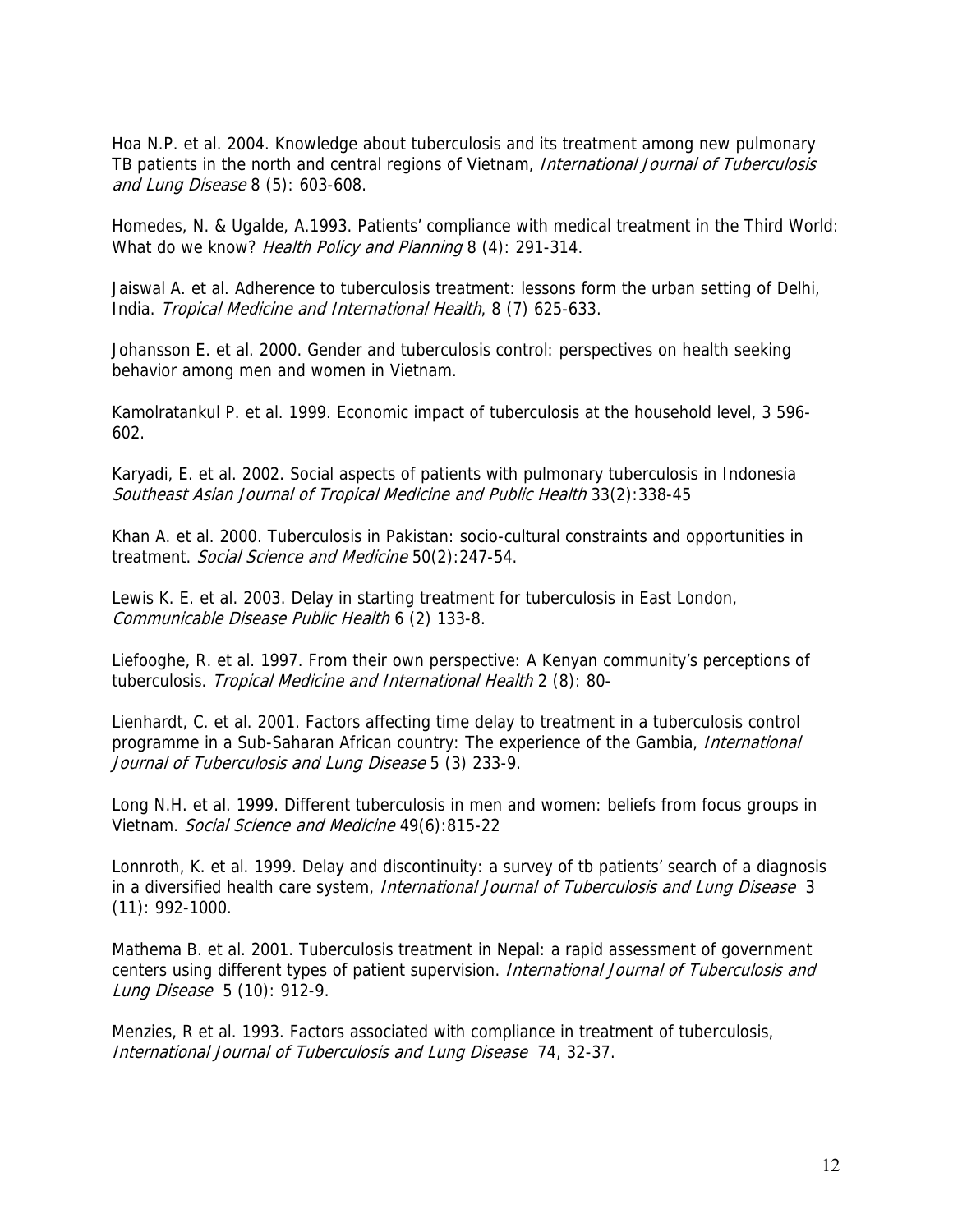Morisky, D.E. et al. 1990. A patient education program to improve adherence rates with antituberculosis drug regimes, Health Education Quarterly 17 (3): 253-267.

Needham, D.M. et al. 1998. Barriers to tuberculosis control in urban Zambia: the economic impact and burden on patients prior to diagnosis, International Journal of Tuberculosis and Lung Disease 2, 10L 811-817.

Ngamvithayapong, J. et al. 2001. High AIDS awareness may cause tuberculosis patient delay: Results from an HIV epidemic area, Thailand, AIDS 14 (10): 1413-9.

Ngamvithayapong, J. et al. Health seeking behavior and diagnosis for pulmonary tuberculosis in an hiv-epidemic mountainous area of Thailand, International Journal of Tuberculosis and Lung Disease 5 (11): 1013-1020.

Peltzer, K. et al. 2002. Factors at first diagnosis of tuberculosis associated with compliance with the Directly Observed Therapy (DOT) in the Limpopo Province, South Africa. Curationis 25 (3): 55-67.

Portero, N.J. et al. 2002. Socio-economic determinants of knowledge and attitudes about tuberculosis among the general population of metro Manila, Philippines, *International Journal of* Tuberculosis and Lung Disease 6, 4, 301-6.

Pronyk, P.M. et al. 2001. Assessing health seeking behavior among TB patients in rural South Africa, International Journal of Tuberculosis and Lung Disease 5 (7): 619-627.

Pushpananthan S. et al. 2000. Tuberculosis in Swaziland: a health needs assessment in preparation for a community-based programme. Tropical Doctor 30 (4): 216-20.

Rajeswari, R. 2002. Factors associated with patient and health system delays in the diagnosis of tuberculosis in South India, International Journal of Tuberculosis and Lung Disease 6 (9): 789-795.

Rom W.N. and Garay S.M. Tuberculosis: Adherence in regimens and directly observed therapy, 927-934. Little, brown and company.

Sadiq, H. & Muynck, A.D. 2001. Health care seeking behavior of pulmonary tuberculosis patients visiting tb center Rawalpindi. Journal of Pakistani Medical Association 51 (1): 10-16.

Shin, S. et al. 2004. Community-based treatment of multidrug-resistant tuberculosis in Lima, Peru: 7 years of experience. Social Science & Medicine 59 (7): 1529-1539.

Singh M.M. et al. 2002. Knowledge and attitude towards a tuberculosis in a slum community of Delhi, Journal of Communicable Disease 34 (3): 203-14.